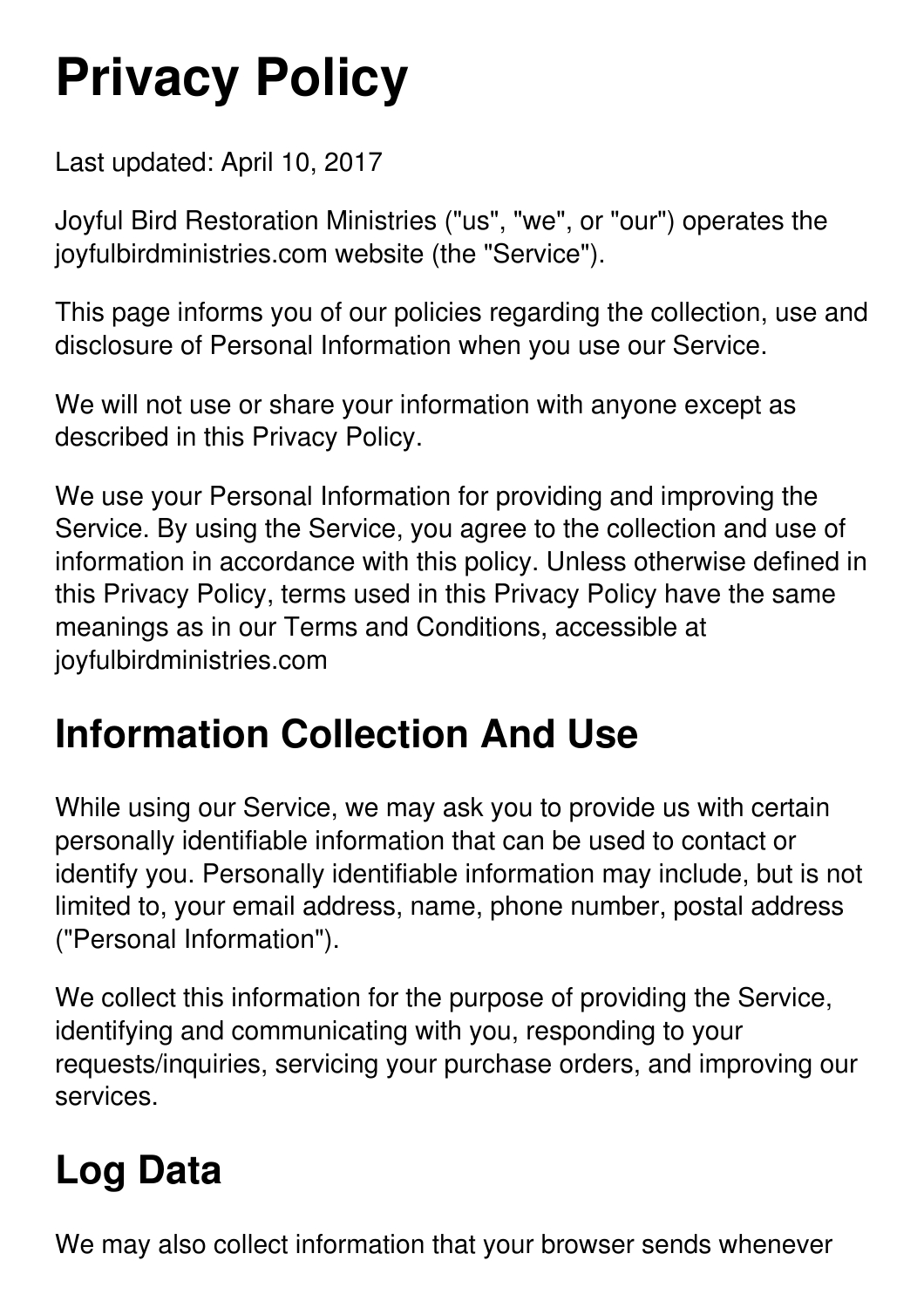you visit our Service ("Log Data"). This Log Data may include information such as your computer's Internet Protocol ("IP") address, browser type, browser version, the pages of our Service that you visit, the time and date of your visit, the time spent on those pages and other statistics.

In addition, we may use third party services such as Google Analytics that collect, monitor and analyze this type of information in order to increase our Service's functionality. These third party service providers have their own privacy policies addressing how they use such information.

## **Cookies**

Cookies are files with a small amount of data, which may include an anonymous unique identifier. Cookies are sent to your browser from a web site and transferred to your device. We use cookies to collect information in order to improve our services for you.

You can instruct your browser to refuse all cookies or to indicate when a cookie is being sent. The Help feature on most browsers provide information on how to accept cookies, disable cookies or to notify you when receiving a new cookie.

If you do not accept cookies, you may not be able to use some features of our Service and we recommend that you leave them turned on.

#### **Service Providers**

We may employ third party companies and individuals to facilitate our Service, to provide the Service on our behalf, to perform Servicerelated services and/or to assist us in analyzing how our Service is used.

These third parties have access to your Personal Information only to perform specific tasks on our behalf and are obligated not to disclose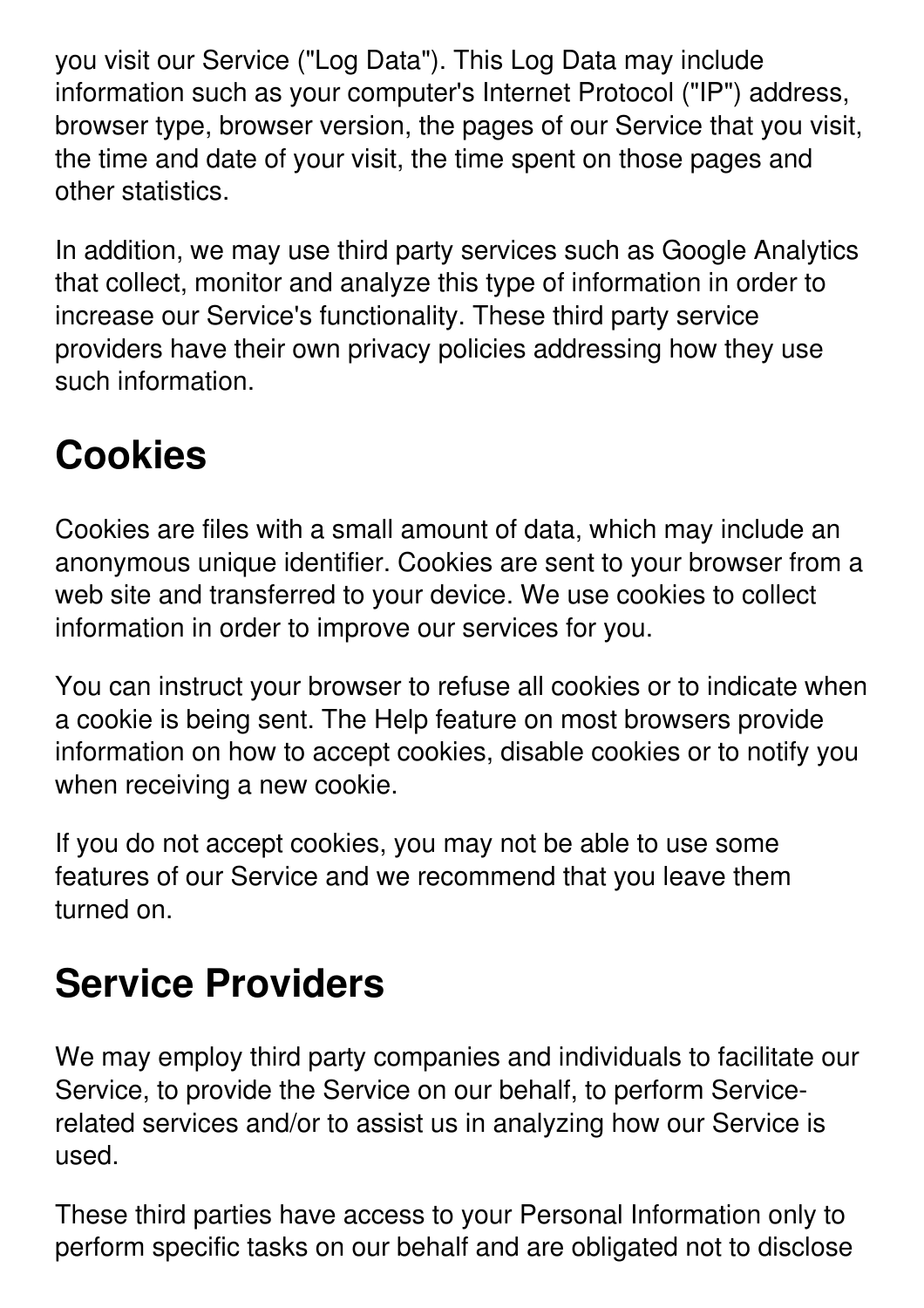or use your information for any other purpose.

#### **Compliance With Laws**

We will disclose your Personal Information where required to do so by law or subpoena or if we believe that such action is necessary to comply with the law and the reasonable requests of law enforcement or to protect the security or integrity of our Service.

## **Security**

The security of your Personal Information is important to us, and we strive to implement and maintain reasonable, commercially acceptable security procedures and practices appropriate to the nature of the information we store, in order to protect it from unauthorized access, destruction, use, modification, or disclosure.

However, please be aware that no method of transmission over the internet, or method of electronic storage is 100% secure and we are unable to guarantee the absolute security of the Personal Information we have collected from you.

## **Links To Other Sites**

Our Service may contain links to other sites that are not operated by us. If you click on a third party link, you will be directed to that third party's site. We strongly advise you to review the Privacy Policy of every site you visit.

We have no control over, and assume no responsibility for the content, privacy policies or practices of any third party sites or services.

## **Children's Privacy**